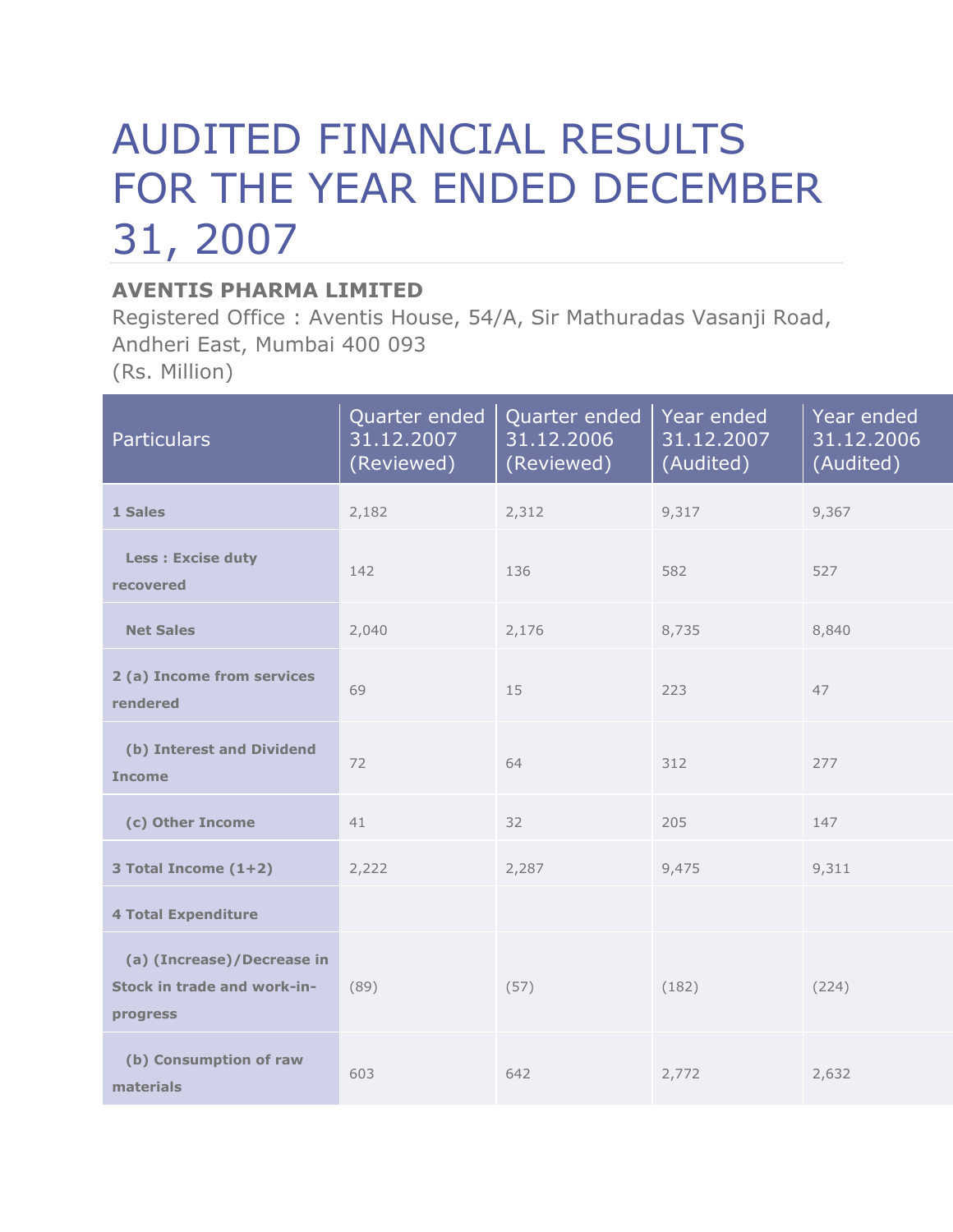| <b>Particulars</b>                                                                                                 | Quarter ended<br>31.12.2007<br>(Reviewed) | Quarter ended<br>31.12.2006<br>(Reviewed) | Year ended<br>31.12.2007<br>(Audited) | Year ended<br>31.12.2006<br>(Audited) |
|--------------------------------------------------------------------------------------------------------------------|-------------------------------------------|-------------------------------------------|---------------------------------------|---------------------------------------|
| (c) Purchase of Traded<br><b>Goods</b>                                                                             | 439                                       | 527                                       | 1,635                                 | 1,878                                 |
| (d) Employees Cost                                                                                                 | 300                                       | 208                                       | 1,037                                 | 785                                   |
| (e) Depreciation                                                                                                   | 46                                        | 51                                        | 185                                   | 179                                   |
| (f) Other Expenditure                                                                                              | 497                                       | 429                                       | 1,798                                 | 1,562                                 |
| (g) Total                                                                                                          | 1,796                                     | 1,800                                     | 7,245                                 | 6,812                                 |
| <b>5 Interest</b>                                                                                                  | $\mathbf 0$                               | $\mathbf 1$                               | $\overline{2}$                        | $\overline{2}$                        |
| 6 Profit before tax (3) -<br>$(4+5)$                                                                               | 426                                       | 486                                       | 2,228                                 | 2,497                                 |
| <b>7 Tax Expenses</b>                                                                                              |                                           |                                           |                                       |                                       |
| - Current                                                                                                          | 144                                       | 189                                       | 726                                   | 838                                   |
| - Deferred                                                                                                         | (1)                                       | (54)                                      | 14                                    | (74)                                  |
| - Fringe benefit tax                                                                                               | 13                                        | $\overline{4}$                            | 44                                    | 40                                    |
| 8 Net Profit after tax (6-7)                                                                                       | 270                                       | 347                                       | 1,444                                 | 1,693                                 |
| 9 Paid-up equity share<br>capital (Face Value of Rs. 10<br>per Share)                                              | 230                                       | 230                                       | 230                                   | 230                                   |
| <b>10 Reserves excluding</b><br><b>Revaluation Reserves as per</b><br>balance sheet of previous<br>accounting year |                                           |                                           | 6,651                                 | 5,656                                 |
| 11 Earnings Per Share (EPS)<br>(Rs.)                                                                               | 11.74                                     | 15.09                                     | 62.71                                 | 73.51                                 |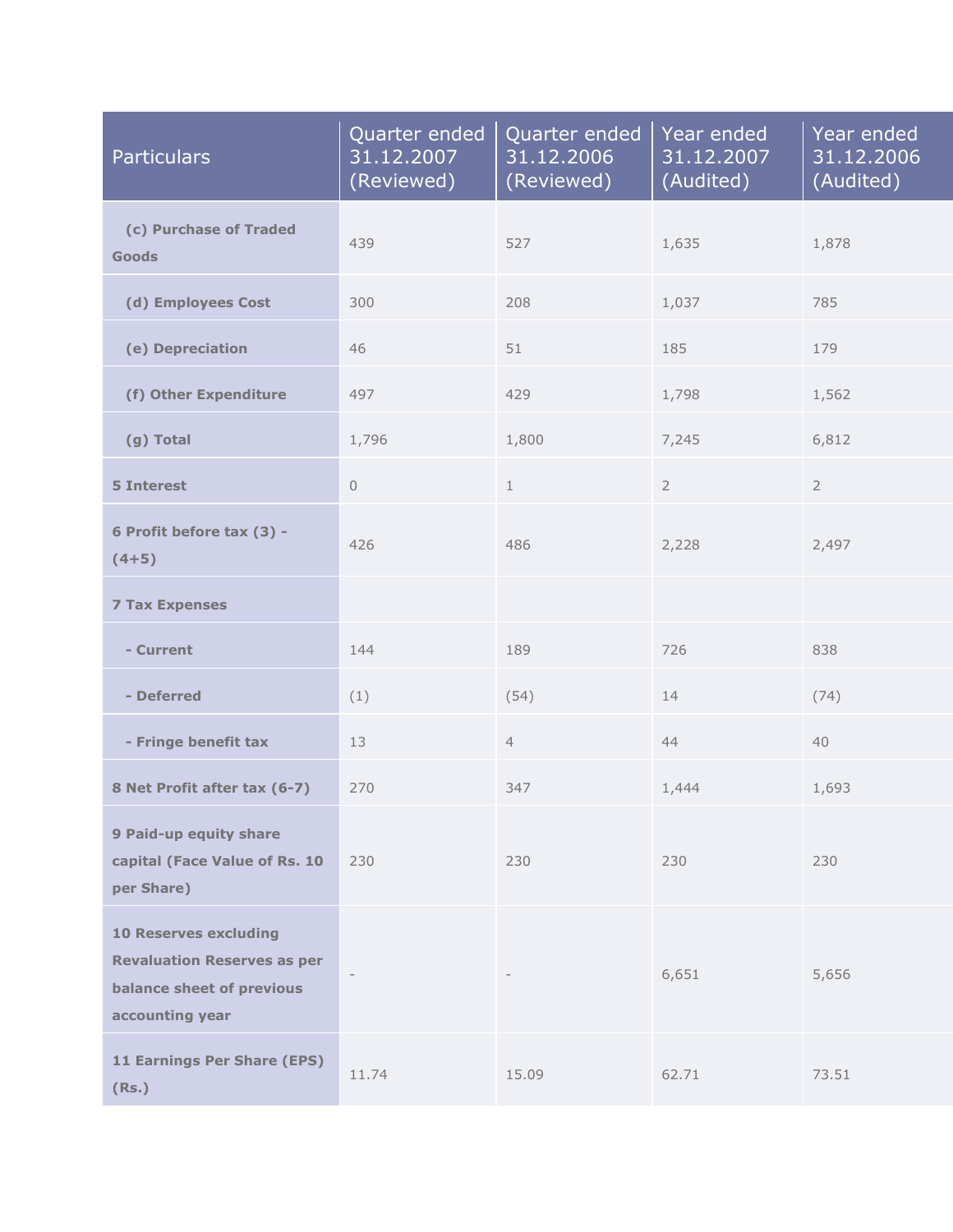| <b>Particulars</b>                     | Quarter ended<br>31.12.2007<br>(Reviewed) | Quarter ended<br>31.12.2006<br>(Reviewed) | Year ended<br>31.12.2007<br>(Audited) | Year ended<br>31.12.2006<br>(Audited) |
|----------------------------------------|-------------------------------------------|-------------------------------------------|---------------------------------------|---------------------------------------|
| <b>12 Public Shareholding</b>          |                                           |                                           |                                       |                                       |
| - Number of Shares                     | 9,120,955                                 | 9,120,955                                 | 9,120,955                             | 9,120,955                             |
| - Percentage of<br><b>Shareholding</b> | 39.60                                     | 39.60                                     | 39.60                                 | 39.60                                 |

## **Notes:**

- The Accounts for the year ended December 31, 2007 were approved by the Board of Directors of the Company at its Meeting held on February 21, 2008.
- The break up of Net Sales is as follows:

## (Rs. in Million)

|                                 | Quarter<br>ended Dec<br>$\overline{31}$ , 2007 $^\prime$ | Quarter<br>ended Dec<br>31, 2006 | Growth<br>$\frac{0}{0}$ | Year ended<br>Dec 31,<br>2007 | Year ended<br>Dec 30,<br>2006 | <b>Growth</b><br>$\frac{0}{0}$ |
|---------------------------------|----------------------------------------------------------|----------------------------------|-------------------------|-------------------------------|-------------------------------|--------------------------------|
| <b>Domestic</b><br><b>Sales</b> | 1,709                                                    | 1,540                            | 11.0%                   | 7,031                         | 6,582                         | 6.8%                           |
| <b>Export</b><br><b>Sales</b>   | 331                                                      | 636                              | $-48.0%$                | 1,704                         | 2,258                         | $-24%$                         |
| Total<br><b>Sales</b>           | 2,040                                                    | 2,176                            | $-6.3%$                 | 8,735                         | 8,840                         | $-1.2%$                        |

- During the year ended December 31, 2007, the Company received significantly lower supplies of the anti rabies vaccine Rabipur due to production issues in the manufacturer's plant on account of which the expected growth in the Rabipur distribution business could not be achieved. This resulted in significantly lower sales for the Company.
- Exports for the quarter and year ended December 31, 2007 were impacted by the appreciation of the rupee vis-à-vis the US dollar (being the currency in which exports are invoiced), the preference given by some importing countries to locally manufactured products and the reduction in inventories in some importing countries due to decline in their business performance.
- The Company has a single business segment namely 'Pharmaceutical Business'.